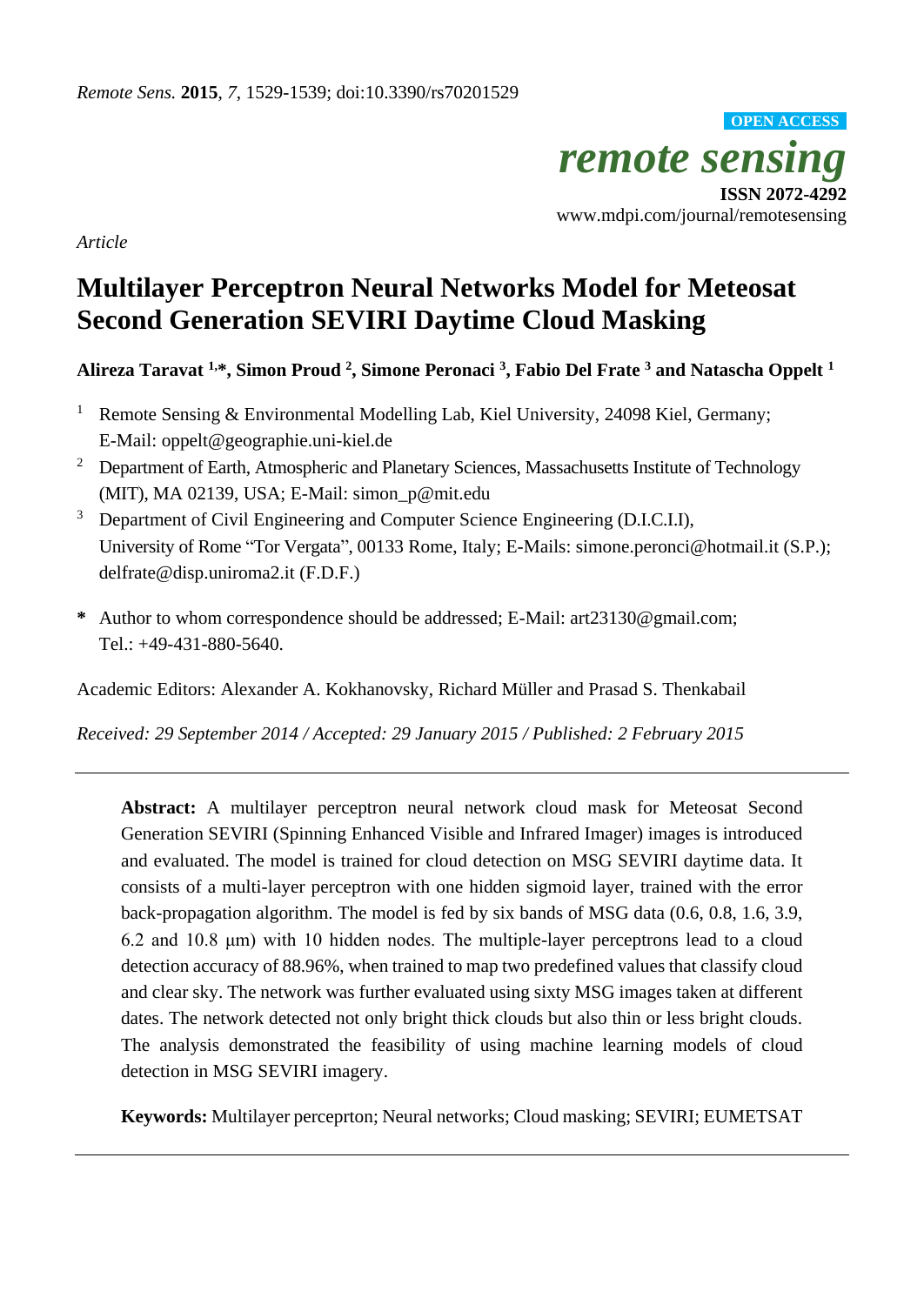#### **1. Introduction**

Remote sensing of cloud properties has largely focused on the applications of the various spectral bands of satellite sensors [1]. In remote sensing, clouds are generally characterized by lower temperature and higher reflectance in comparison with clear sky, which causes a strong reflection of the solar radiation at the top of the atmosphere (TOA) [2]. The magnitude of this effect depends on type and physical properties of clouds and can vary strongly both in space and time [3]. Usually, a thin cloud has some physical characteristics similar to other atmospheric constituents (e.g., air pollution), while thick clouds block almost all information from the surface or near surface [2]. So, accurate information about the physical and radiative properties of clouds (including cloud coverage) is essential in order to determine the role of clouds in the climate system and for retrievals of surface and aerosol properties [4]. For example, an accurate determination of the cloudy and cloud contaminated pixels can extensively affect the robustness of satellite retrievals of the aerosol optical depth (because cloud contamination can lead to large overestimation of Aerosol Optical Depth) [3].

During the last fifteen years, cloud analysis techniques have been considerably improved with the advent of geostationary satellite imagery such as Meteosat First Generation (MFG) [1]. The first Meteosat Second Generation (MSG) satellite was successfully launched in August 2002. MSG satellites are planned to ensure an operational service until at least 2018. The visible and infrared bands of MSG's Spinning Enhanced Visible and Infrared Imager (SEVIRI) represent a significant step ahead compared with the preceding Meteosat radiometer [5]. MSG has a higher temporal sampling (quarter hourly) in comparison with Meteosat radiometer (half hourly). The spectral capabilities (12 spectral bands) of MSG allows an accurate cloud cover analysis (due to its 3.9 µm channel), and the computation of numerous products in cloud free areas, such as sea and land surface temperatures, snow cover and integrated water vapor content of the atmosphere [5,6].

An initial step towards the estimation of cloud properties from satellite images is the classification of pixels into cloud-free and cloudy classes. In the literature, various methods have been proposed for the detection and the classification of clouds using visible/infrared (VIS/IR) imaging and most of them rely on a combination of threshold tests applied to different spectral channels [7–12], for example multispectral thresholding models [9,11–14] or simple intensity threshold analysis and IHS threshold technique [15–17] applied to individual pixels. The other models are spatial coherence methods [18,19] or dynamic cloud clustering based on histogram analysis [20,21].

Bankert, R.L., 1993 obtained the overall accuracy of 79.8% for classifying  $16 \times 16$  pixel AHVRR sample areas using probabilistic neural networks model [22]. A texture-based neural network classifier using only single-channel visible LANDSAT MSS imagery achieves an overall cloud identification accuracy of 93% in Lee, J. *et al.*, 1990 [23]. Miller, S.W. and W.J. Emery, 1997 presented an automated neural network cloud classifier that functions over both land and ocean backgrounds which is sought to discern different types of clouds and different types of precipitating systems from Advanced Very High Resolution Radiometer (AVHRR) imagery [24]. Kox, S. *et al.*, 2014 presented an approach for the detection of cirrus clouds and the retrieval of optical thickness and top altitude based on the MSG SEVIRI imagery [25].

However, a detailed analysis of machine learning models for automatic classification of SEVIRI MSG images has not been presented so far in the literature, whereas machine learning models can be very competitive in terms of accuracy and speed for image classification. Starting from these motivations, the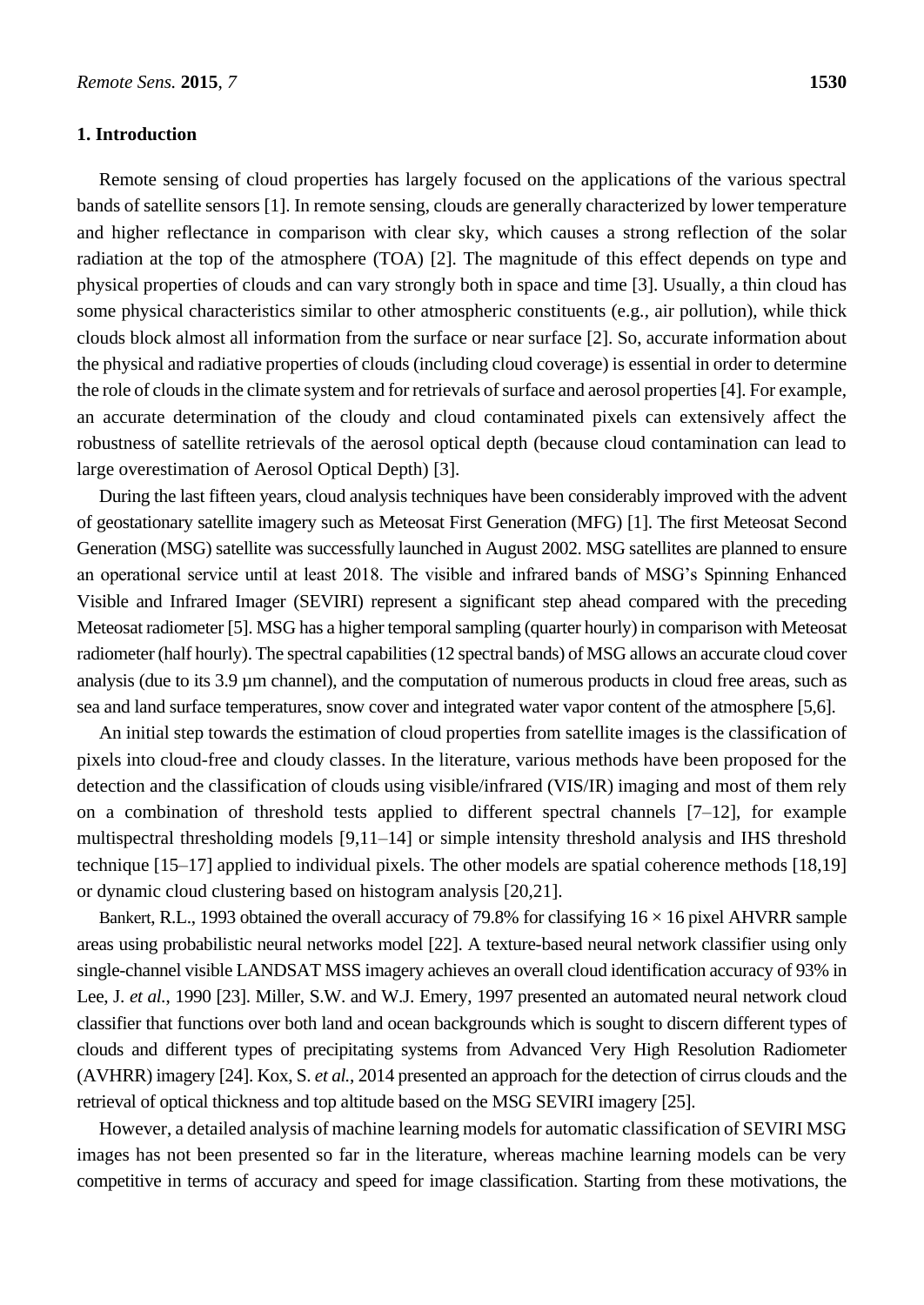purpose of the present paper is to demonstrate the potential of the machine learning approach for a fast, robust, accurate and automated SEVIRI MSG image classification approach without using any ancillary data.

The cloud mask product (CLM) by EUMETSAT's Meteorological Product Extraction Facility (MPEF), which is based on the narrowband channels of SEVIRI (EUMETSAT, 2007), is used as a benchmark for our comparison as it is distributed through the EUMETCast system together with the level 1.5 SEVIRI images.

This paper is structured as follows: in the following section, a brief overview of the dataset used in our study, including the characteristics of the SEVIRI instrument, is given. The methodology has been discussed in Section 3. Section 4 presents results and discussions, followed by conclusions in Section 5.

## **2. Data**

#### *2.1. MSG-SEVIRI Dataset*

The proposed model has been trained and tested on MSG-SEVIRI data collected in different weather conditions. The Meteosat series of satellites are geostationary meteorological satellites operated by EUMETSAT under the Meteosat transition program and the MSG program [5]. In 2013 MSG-1 (renamed to Meteosat-8), MSG-2 (Meteosat-9) and MSG-3 (Meteosat-10) are all operational [5].

The main optical payload of MSG is SEVIRI which has 3 solar channels (0.6, 0.8 and 1.6 μm), 8 thermal infrared channels (3.9, 6.2, 7.3, 8.7, 9.7, 10.8, 12.0 and 13.4 μm) and one high-resolution broadband visible channel [5]. The narrowband channels cover the full disk of the earth with a nadir pixel spacing of 3 km, giving a final image of  $3712 \times 3712$  pixels.

The dataset for training/test the Multilayer Perceptron (MLP) model is consists of one MSG image from each of the first five days of each month, beginning with the 9:00 UTC image on the 1st and selecting an image 1:30 later on each subsequent day, meaning that on the 5th, the 15:00 UTC image is examined.

#### *2.2. EUMETSAT Cloud Mask*

The cloud mask (CLM) has been distributed in GRIB format on EUMETCast since February 2013. CLM product is a classified image with four classes (0-clear sky ocean, 1-clear sky land, 2-cloudy or 3-no data), which is derived from a combination of multi-spectral threshold model (from almost all SEVIRI channels except channel 8, 9.7 μm) [4].

The EUMETSAT cloud mask relies on the physical principle that clouds are generally more reflective and colder than the background. However, the accuracy of the cloud detection, regardless of the method used, depends on the extent of the clouds compared to the spatial resolution of the satellite scanner.

The cloud mask algorithm is based on a multispectral threshold technique applied to each pixel of the image. At the end of the test sequences, a spatial filtering is applied in order to reclassify isolated pixels with a class type different from their neighboring pixels. Finally, pixels with measured reflectances and brightness temperatures which are close to the thresholds are flagged as low confidence [10].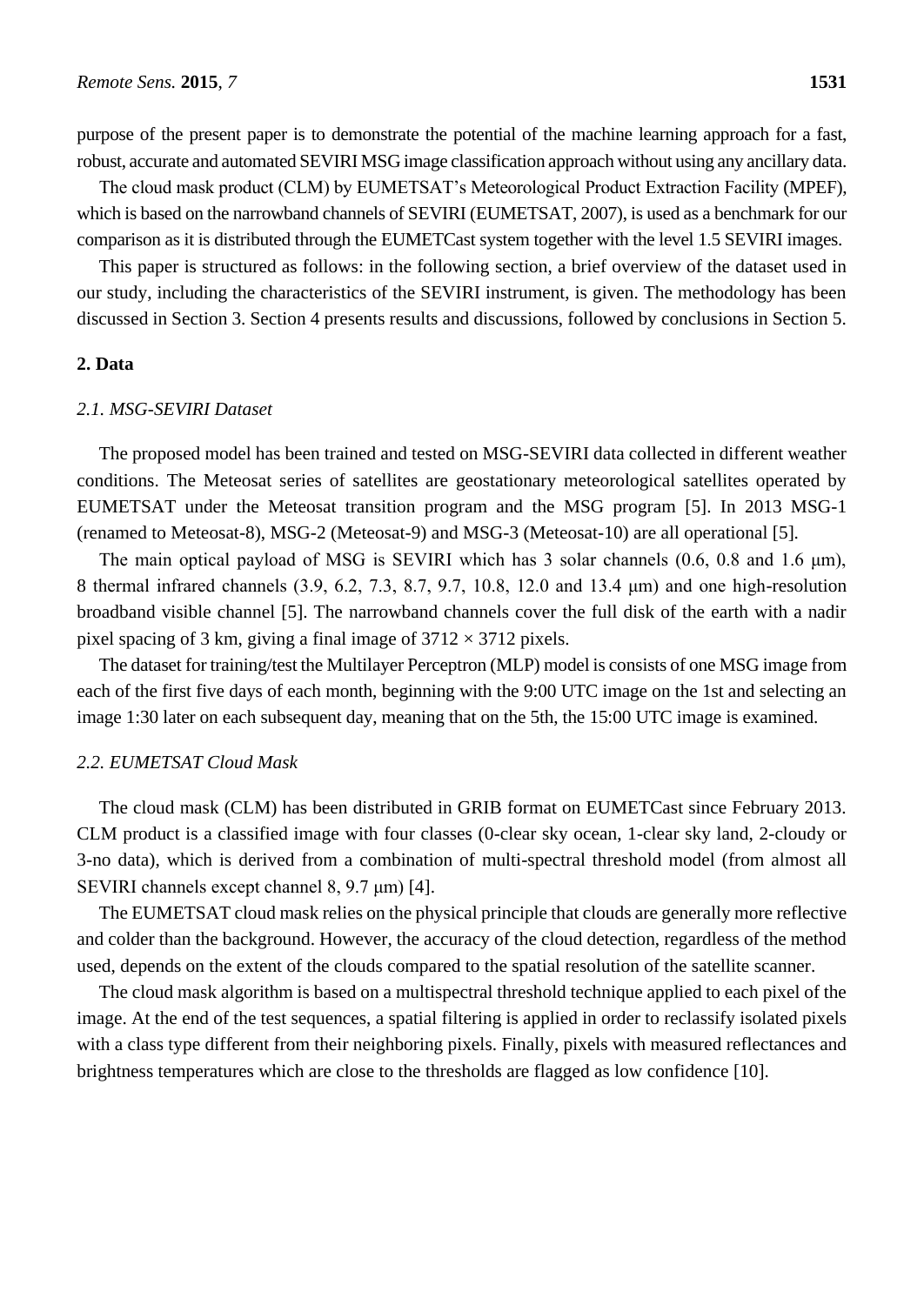#### **3. Methods and Algorithms**

#### *3.1. An Overview of Multilayer Perceptron Neural Network*

For applying a binary classification to separate cloudy and clear-sky pixels, an artificial neural network classifier has been used. Artificial neural network (ANN) algorithms classify regions of interest using a methodology that performs similar functions to the human brain such as understanding, learning, solving problems and taking decisions. In its most general form, a neural network is a machine that is designed to model the way in which the brain performs a particular task or function of interest [26]. ANN architecture consists of three units. The first layer is the input layer and the number of its nodes is determined by the input parameters.

The last layer is the output layer, and the number of its nodes is given by the desired output. The layer(s) between the input and output layers are called the hidden layer(s). In most ANNs, hidden layers use non-linear activation functions for processing the data [27].



**Figure 1.** Nonlinear model of a neuron.

The block diagram of Figure 1 shows the model of a neuron, which forms the basis for designing artificial neural networks. The bias  $b_k$  has the effect of increasing or lowering the net input of the activation function. A neuron *k* can be described by writing the following pair of equations [26]:

$$
u_k = \sum_{i=1} w_{ki} x_i \tag{1}
$$

$$
y_k = \varphi(u_k + b_k) \tag{2}
$$

Where  $x_1, \ldots, x_n$  are the input signals,  $w_{k1}, \ldots, w_{kn}$  are the synaptic weights of neuron  $k, u_k$  is the linear combiner output due to the input signals,  $b_k$  is the bias,  $\varphi(.)$  is the activation function, and  $y_k$  is the output signal of the neuron.

#### *3.2. Methods*

In this study, Multilayer Perceptron (MLP) has been used, which have been found to be the best suited topology for pixel level classifications [26]. MLP model is a feed-forward artificial neural network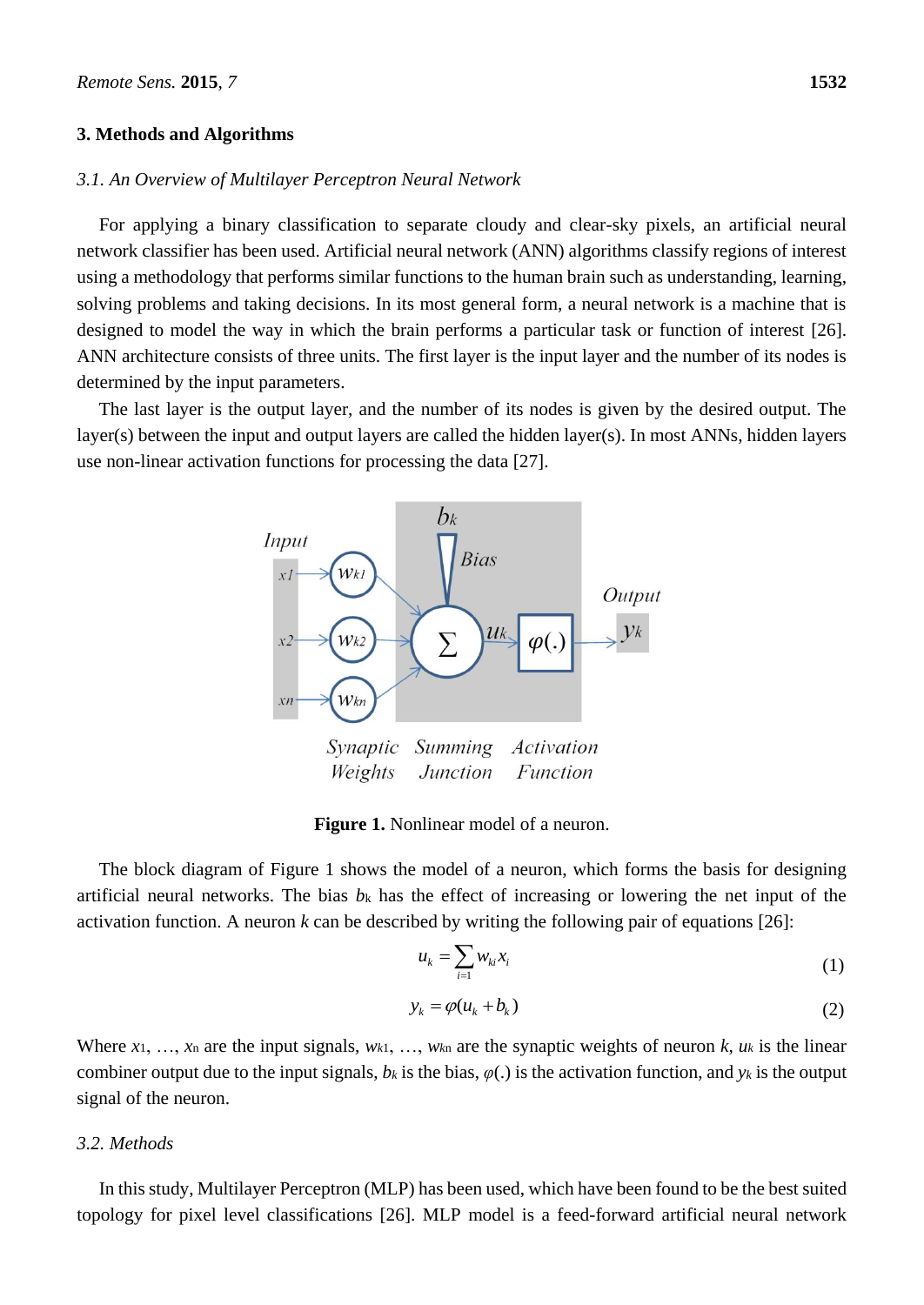classifier. The connections between perceptrons in an MLP are forward and every perceptron is connected to all the perceptrons in the next layer except the output layer that directly gives the result. A non-linear activation function in most cases is applied to the data and the result is used as input to the next layer up to the output layer. MLP utilizes back propagation for training the network [28–32].

In our study, the hyperbolic tangent function (which is the most commonly used activation function from the sigmoid function category) has been used as activation function. Hyperbolic tangent is the activation function ranges from  $-1$  to  $+1$ , in which case the activation function assumes an anti-symmetric form with respect to the origin. Allowing an activation function of the sigmoid type to assume negative values has analytic benefits [26].

In the proposed model, visible bands at 0.6 and 0.8 μm, near-infrared at 1.6 μm, infrared 3.9 μm, water vapor channels 6.2 μm and infrared 10.8 μm have been used which contain more information for daytime cloud detection [33].

Visible channels are essential for daytime cloud detection (particularly important for the detection of low clouds along with IR 3.9 μm channel) as well as Rayleigh and aerosol scattering (haze, smoke, dust, pollen, *etc.*) [3,10,11]. The signatures of clouds are similar in the two visible channels (0.6 and 0.8 μm), but the reflection of the sea surface is higher at 0.6 μm while land surfaces appear brighter at 0.8 μm [3]. Therefore, the two visible channels 0.6 and 0.8 μm have been used in order to have high contrast between cloud and surface targets.

In order to discriminate between snow, ice and water cloud, NIR channel (1.6 μm) have been used. Water vapor channel (6.2 μm) has been used for temperature determination of thin clouds [3]. IR 10.8 μm channel is essential for measuring sea and land surface and cloud-top temperatures, also for the detection of cirrus cloud and volcanic ash clouds [34]. The brightness temperature in IR 10.8 μm channel is highly affected by clouds than any other parameter (radiation cooling in diurnal cycle, atmospheric absorption variation, change in surface emissivity, radiometer calibration) [34].

#### **4. Discussion**

Cloud boundary determination is a difficult task due to the nature of the atmosphere with the complex interaction between clouds and aerosols and due to the uncertainties of the instrumental measurements used for their detection [10,11,33].

The MLP ANNs classifier was assessed for cloud detection in MSG-SEVIRI data. Overall, the data set is made of 500,000 samples (pixels) for training and testing the model that was extracted from the whole disk of MSG SEVIRI data. Sixty percent of the data set was selected for the training set and the remainder only for the test set (the classification evaluation) that is never used for training the networks. The network training was repeated 15 times, and then the network producing the best accuracy was selected; this implies that the retained model resides within the best 14% of the distribution of all possible models (99% confidence) [35].

The number of hidden nodes was optimized by trial and error from two to twenty. The outputs of the models consist of three classes, which are: cloud, not cloud and outer space. Figure 2 presents the mean square error (MSE) of the testing set, as a function of the number of hidden nodes. Considering generalization, time load, and accuracy, the network with 10 nodes has a lower MSE than others.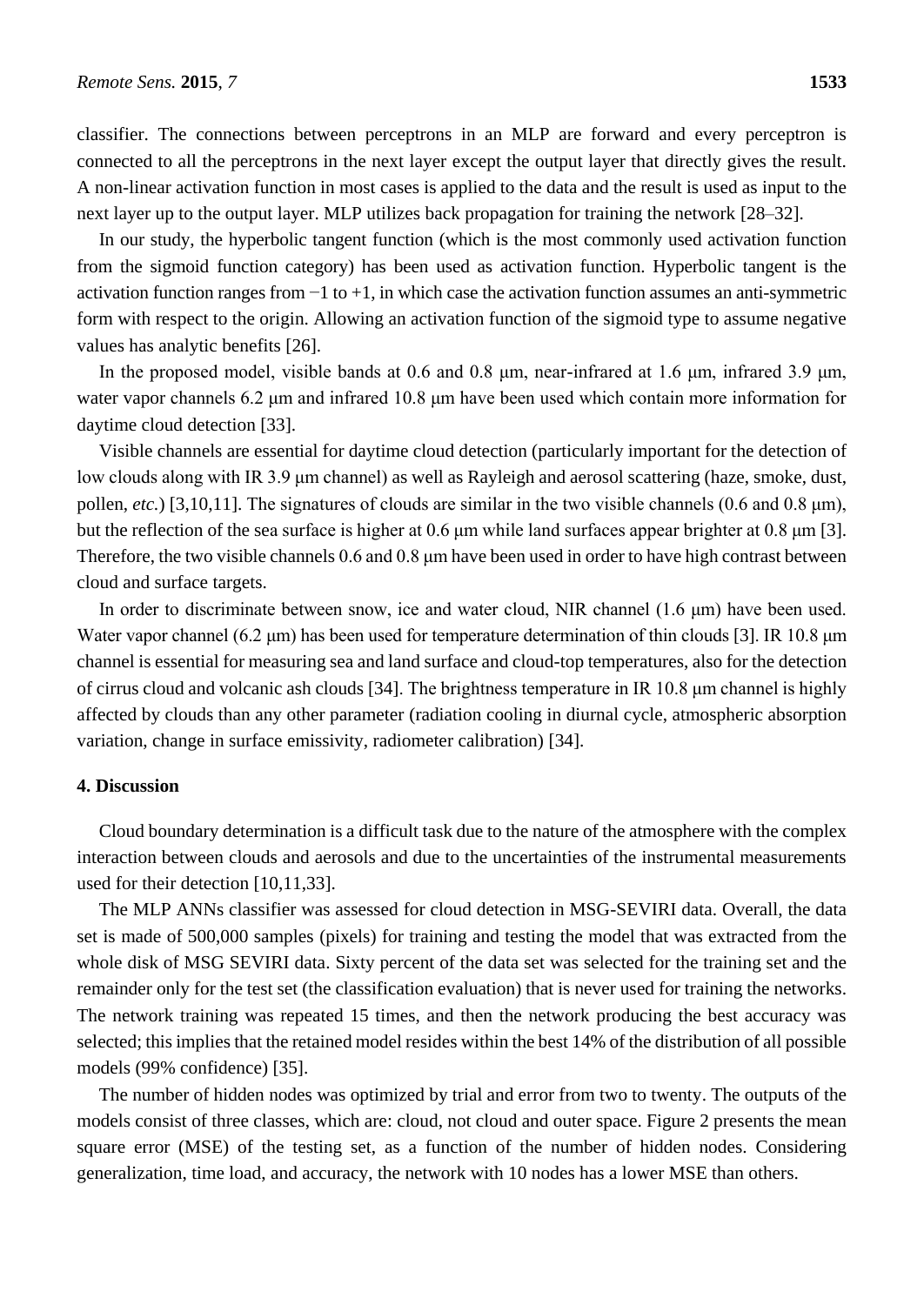

**Figure 2.** Training mean square error (MSE) as a function of the number of hidden nodes using Meteosat Second Generation (MSG)-Spinning Enhanced Visible and Infrared Imager (SEVIRI) data.

An accuracy (defined here as the percentage of successful MLP cloud detection) assessment has been carried out in order to assess the classifiers more appropriately. From our MSG-SEVIRI dataset, 60 images (which have not been used for extracting training/test pixels) have been randomly selected and classified (by the neural networks models with 10 number of nodes in the hidden layer) which are not used for samples extraction (pixels for training and test the networks). For each of the 60 images, 688,947 pixels (which is 5% of each image) have randomly been selected and then labeled by visual interpretation. The same procedure has been used to calculate the accuracy of the MPEF CLM (for each of the 60 images).

Visual inspection shows that the machine learning classifier achieves acceptable detection results under a variety of conditions in comparison with the results of the EUMETSAT cloud mask (CLM) (Figure 3). The accuracy of the whole test dataset classified by MLP NNs is 88.96% with a standard deviation of 1.68%, 3.88% and 11.04% commission (the samples which are committed to the wrong class) and omission (the samples which are omitted from the right class) errors average, respectively. The average accuracy computed for the MPEF CLM is 86.10% with a standard deviation of 2.47%, 7.27% and 13.90% commission and omission errors average, respectively.

An improvement of 2.86% in accuracy has been obtained on the dataset classified by MLP NNs with respect to the same dataset classified by the MPEF CLM model. Moreover, MLP classifier generated less Commission error with respect to the MPEF CLM and it is because of the concentration of the MLP model on daytime imagery whereas the MPEF CLM model is very general (it has been designed for the whole day images). The results of accuracy assessment applied to different models are displayed in Table 1.

It is necessary to identify the situations where the proposed approach generates poor accuracy and see why this method failed to work correctly in those cases. The worst accuracy generated by the proposed model is 85%. The major source of uncertainty for our cloud mask is the spatial and temporal variability of the surface reflectance (e.g., due to changes in atmospheric aerosols or vegetation) and undetected thin cirrus clouds with low visible reflectance (which have the signature similar to clear-sky).

Due to the construction of the assessment dataset, it is possible that the misclassifications by the other ANN models or by the human visual interpretation cloud be included in the assessment dataset, and the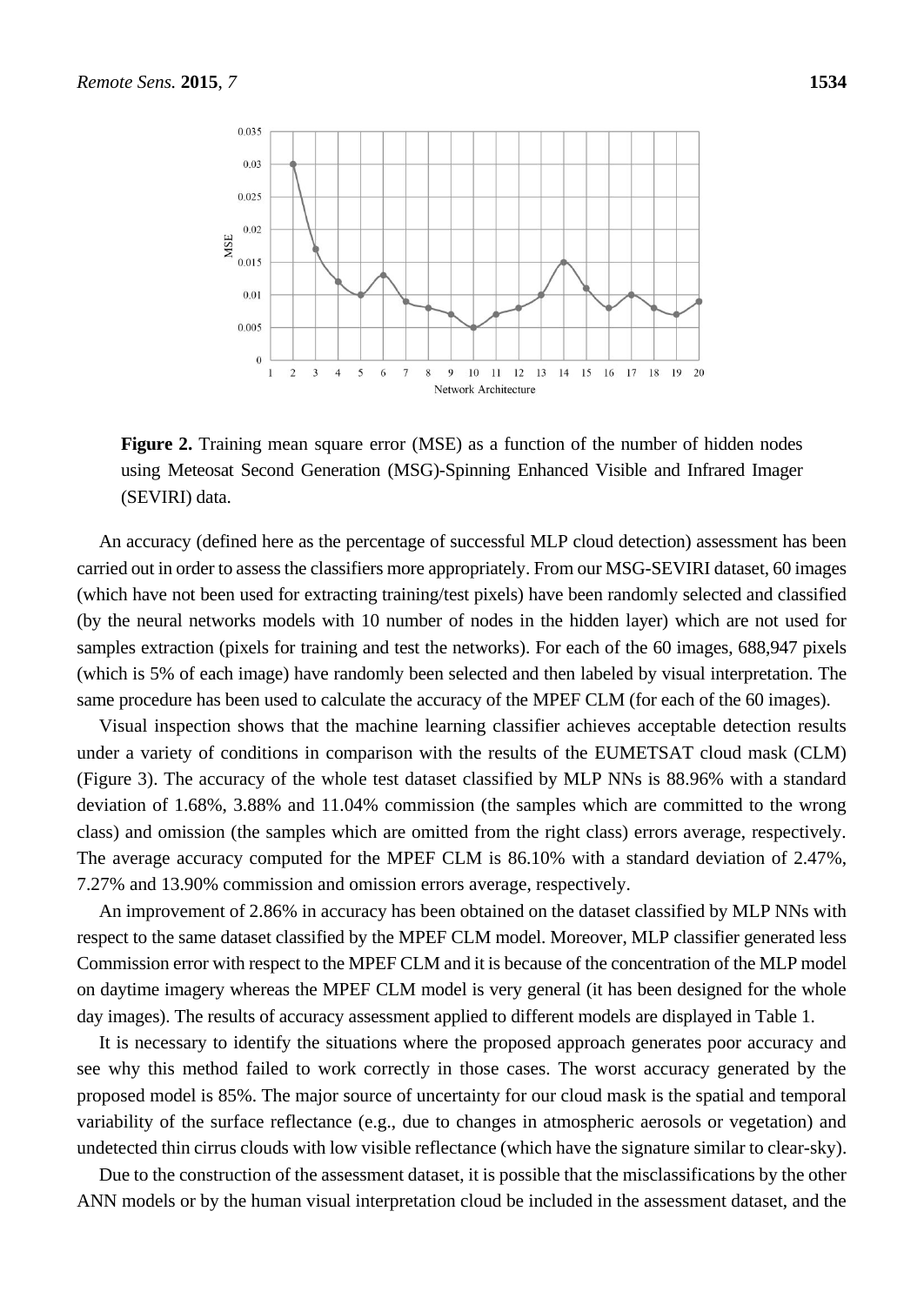

**Figure 3.** First column shows the band combination result  $R = 10.8$  μm,  $G = 1.6$  μm,  $B = 0.6$  μm of Meteosat second generation SEVIRI images over Europe, multiple-layer perceptron neural networks classifier result (second column) and cloud mask products by EUMETSAT's meteorological product extraction facility (third column). In this figure black color represents cloud free pixels and white color represents cloudy pixels.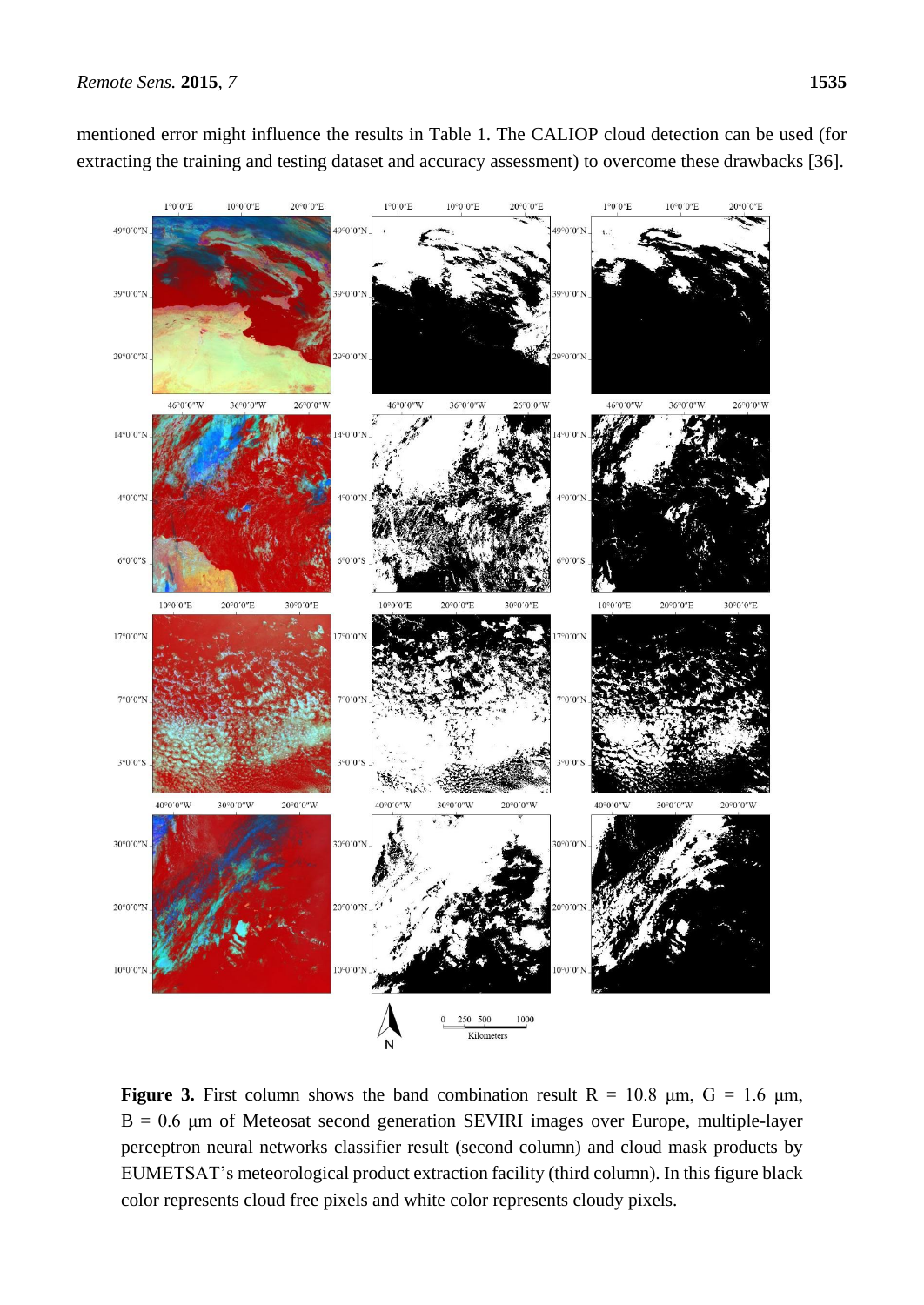| Model           | Mean  | Min | Max  | <b>St.Dev</b> | <b>MeanComm</b> | <b>MeanOmm</b> |
|-----------------|-------|-----|------|---------------|-----------------|----------------|
| MLP NN          | 88.96 | 85  | 91.8 | 1.68          | 3.88            | 11.04          |
| <b>MPEF CLM</b> | 86.10 | 82  | 89.2 | 2.47          | 7.27            | 13.90          |

**Table 1.** Minimum, maximum and average values of the accuracies for different models (in %).

#### **5. Conclusions**

In this study, cloud detection in Meteosat second generation SEVIRI images was performed by a multiple-layer perceptron neural networks trained with back-propagation algorithm. The nineteen multiple-layer perceptrons were separately trained using six Meteosat second generation SEVIRI bands  $(0.6, 0.8, 1.6, 3.9, 6.2, and 10.8 \text{ µm})$ . The network with 10 nodes in hidden layer has been selected as the best topology based on it generalization, time load, and accuracy with an accuracy of 88.96% for the testing set. An improvement of 2.86% in accuracy has been obtained on the dataset classified by multiple-layer perceptron neural networks with respect to the same dataset classified by EUMETSAT's meteorological product extraction facility.

Cloud detection by the proposed approach can be completed in about 20 s on a personal computer with an Intel Pentium dual-core, a speed of 2.2 GHz, and 2 GB of RAM, which is much faster than some existing methods in the literature. This might have a significant impact on the reduction of the computational burden when large data sets need to be processed.

The analysis demonstrated the advantage of multiple-layer perceptron neural networks algorithm over the original cloud mask provided by EUMETSAT. The proposed model detected not only bright thick clouds but also thin or less bright clouds. The comparison of the results of multiple-layer perceptron applied to Meteosat second generation SEVIRI images with the cloud mask provided by EUMETSAT's meteorological product extraction facility demonstrates the feasibility of using multiple-layer perceptron neural networks for Meteosat second generation SEVIRI cloud detection.

An important characteristic of multiple-layer perceptron neural networks model is that it does not use ancillary data such as sea surface temperature map, NWP temperature and humidity profiles. The six Meteosat second generation SEVIRI bands are the only piece of information used in the multiple-layer perceptron model. Thus, the use of multiple-layer perceptron neural networks as cloud detection method is useful in the cases where there is not enough ancillary data. Nevertheless, it is believed that the multiple-layer perceptron may possibly be further improved by augmenting the size and diversity of the training and testing sets, and by systematically testing other artificial neural networks topologies and training algorithms. The efficiency of the method will also have to be assessed for larger datasets.

#### **Acknowledgments**

MSG SEVIRI data provided by EUMETSAT.

#### **Author Contributions**

Model development, the experiment conceive, design and performs have been done by Alireza Taravat, Simone Peronaci and Simon Proud; paper correction has been done by Natascha Oppelt and Fabio Del Frate.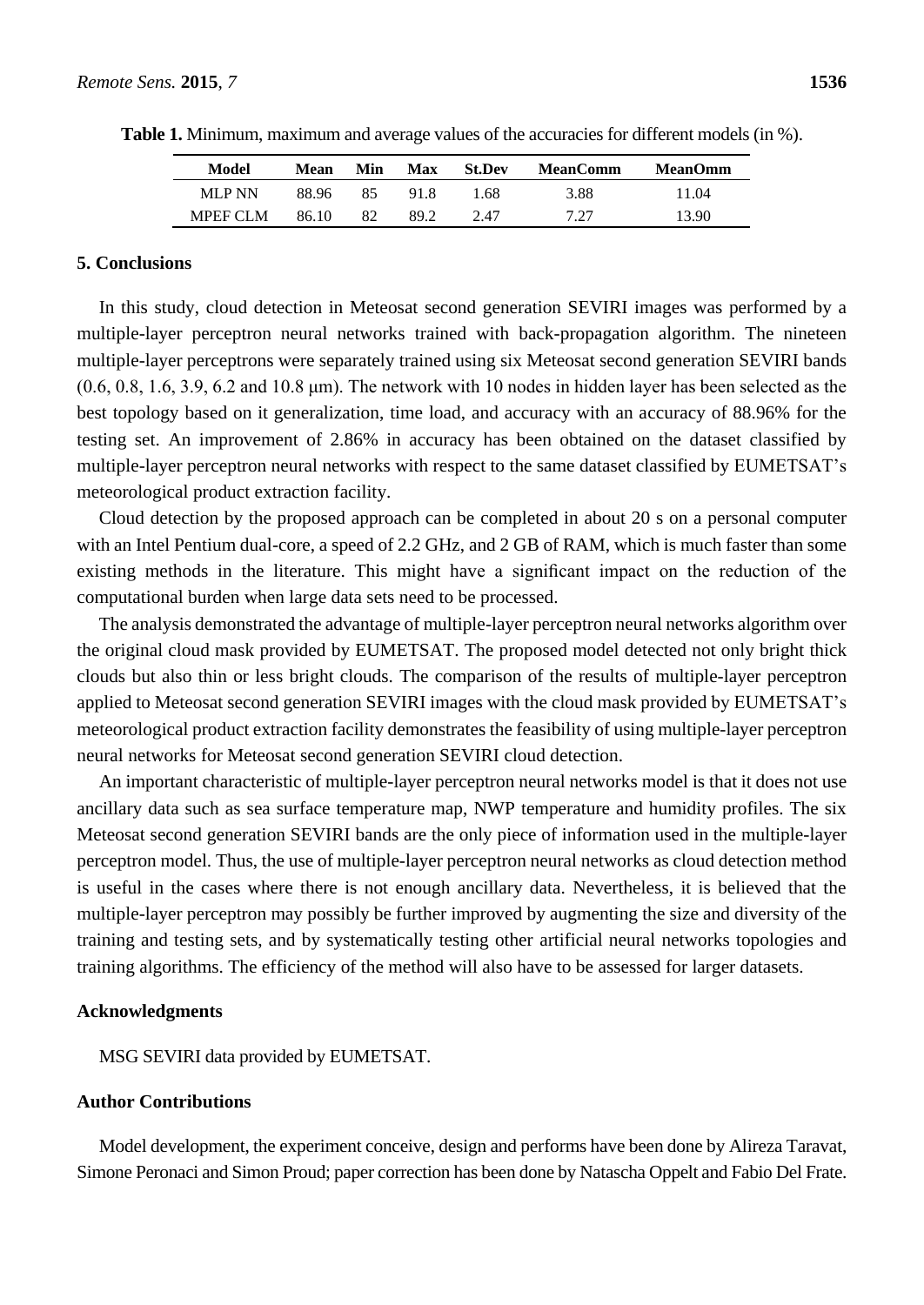## **Conflicts of Interest**

The authors declare no conflict of interest.

## **References**

- 1. Choi, Y.-S.; Ho, C.-H.; Ahn, M.-H.; Kim, Y.-M. Remote Sensing of Cloud Properties from the Communication, Ocean and Meteorological Satellite (COMS) Imagery. Available online: http://www.researchgate.net/publication/239847339\_Remote\_Sensing\_of\_Cloud\_Properties\_from \_the\_Communication\_Ocean\_and\_Meteorological\_Satellite\_%28COMS%29\_Imagery (accessed on 29 September 2014).
- 2. Asmala, A.; Shaun, Q. Cloud masking for remotely sensed data using spectral and principal components analysis. *ETASR Eng. Tech. Appl. Sci. Res.* **2012**, *2*, 221–225.
- 3. Bennouna, Y.S.; Curier, L.; de Leeuw, G.; Piazzola, J.; Roebeling, R.; de Valk, P. An automated day-time cloud detection technique applied to MSG-SEVIRI data over Western Europe. *Int. J. Remote Sens.* **2010**, *31*, 6073–6093.
- 4. Bley, S.; Deneke, H. A threshold-based cloud mask for the high-resolution visible channel of Meteosat second generation SEVIRI. *Atmos. Meas. Tech.* **2013**, *6*, 2713–2723
- 5. Schmetz, J.; Pili, P.; Tjemkes, S.; Just, D.; Kerkann, J.; Rota, S.; Ratier, A. An introduction to Meteosat second generation (MSG). *Bull. Am. Meteorol. Soc.* **2002**, *83*, 1271–1271.
- 6. Roebeling, R.A.; van Meijgaard, E. Evaluation of the daylight cycle of model-predicted cloud amount and condensed water path over Europe with observations from MSG SEVIRI. *J. Clim.* **2009**, *22*, 1749–1766.
- 7. Reynolds, D.; Vonderhaar, T. A bispectral method for cloud parameter determination. *Mon. Weather Rev.* **1977**, *105*, 446–457.
- 8. Schiffer, R.; Rossow, W. The international satellite cloud climatology project (ISCCP): The first project of the world climate research programme. *Bull. Am. Meteorol. Soc.* **1983**, *64*, 2261–2287.
- 9. Saunders, R.; Kriebel, K.T. An improved method for detecting clear sky and cloudy radiances from AVHRR data. *Int. J. Remote Sens.* **1988**, *9*, 123–150.
- 10. Derrien, M.; Le Gleau, H. MSG/SEVIRI cloud mask and type from SAFNWC. *Int. J. Remote Sens.*  **2005**, *26*, 4707–4732.
- 11. Derrien, M.; Farki, B.; Harang, L.; Legleau, H.; Noyalet, A.; Pochic, D.; Sairouni, A. Automatic cloud detection applied to NOAA-11/AVHRR imagery. *Remote Sens. Environ.* **1993**, *46*, 246–267.
- 12. Feijt, A.; de Valk, P.; van der Veen, S. Cloud detection using Meteosat imagery and numerical weather prediction model data. *J. Appl. Meteorol.* **2000**, *39*, 1017–1030.
- 13. Bhosle, U.; Biday, S. Relative radiometric correction of cloudy multitemporal satellite imagery. *Int. J. Civ. Eng.* **2010**, *2*, 138–142.
- 14. Mukherjee, D.P.; Acton, S.T. Cloud tracking by scale space classification. *IEEE Trans. Geosci. Remote Sens.* **2002**, *40*, 405–415.
- 15. Davis, G.B.; Griggs, D.J.; Sullivan, G.D. Automatic estimation of cloud amount using computer vision. *J. Atmos. Ocean. Tech.* **1992**, *9*, 81–85.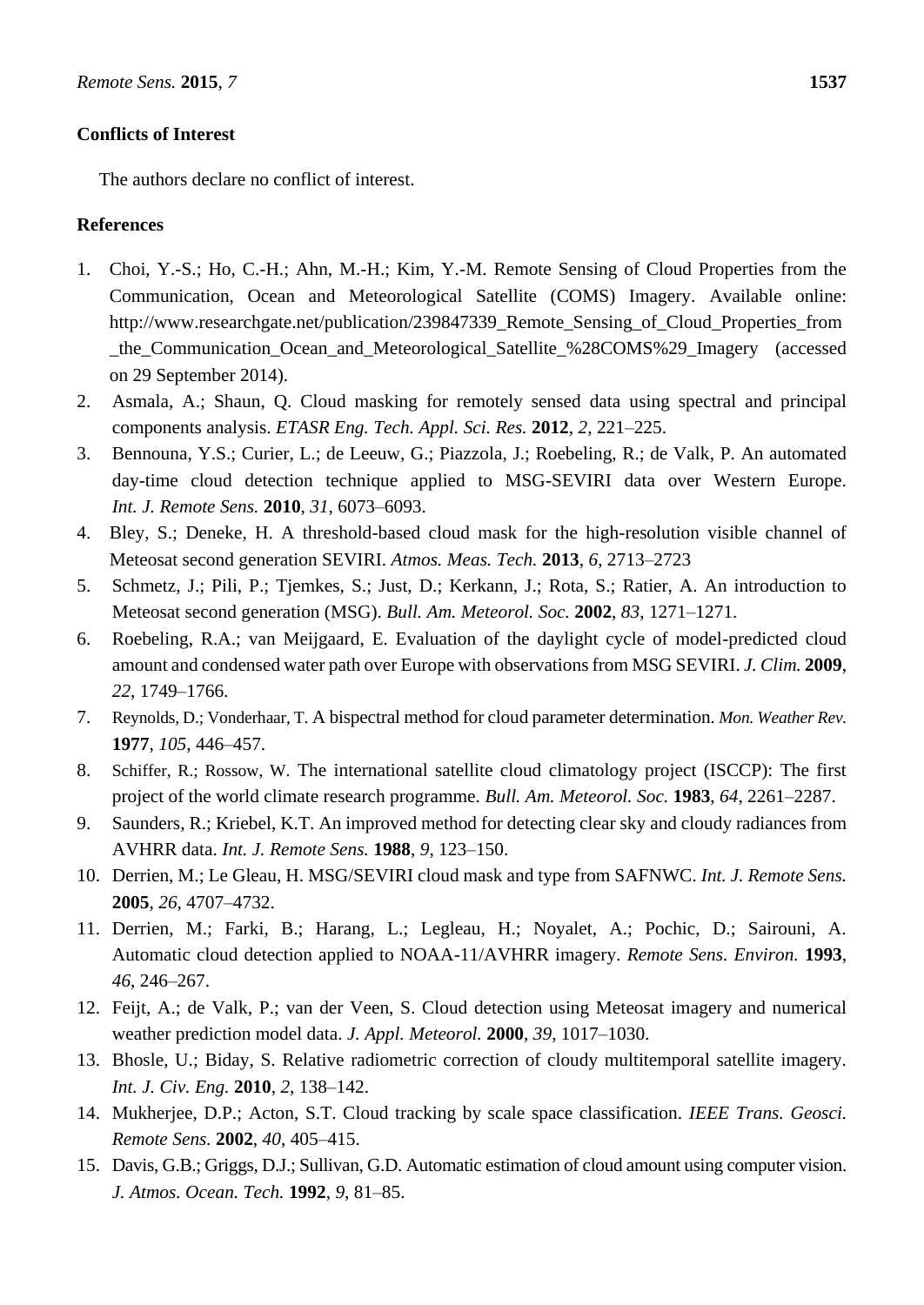- 16. Souza-Echer, M.P.; Pereir-A, E.B.; Bins, L.S.; Andrade, M.A.R. A simple method for the assessment of the cloud cover state in high-latitude regions by a ground-based digital camera. *J. Atmos. Ocean. Tech.* **2006**, *23*, 437–447.
- 17. Roy, G.; Hayman, S.; Julian, W. Sky analysis from CCD images: Cloud cover. *Lighting Res. Tech.* **2001**, *33*, 211–222.
- 18. Coakley, J.; Bretherton, FP. Cloud cover from high-resolution scanner data: Detecting and allowing for partially filled fields of view. *J. Geophys. Res. Ocean.* **1982**, *87*, 4917–4932.
- 19. Simmer, C.; Raschke, E.; Ruprecht, E. A method for de-termination of cloud properties from two-dimensional histograms. *Ann. Meteorol.* **1982**, *18*, 130–132.
- 20. Desbios, M.; Seze, G.; Szejwach, G. Automatic classification of clouds on Meteosat imagery: Application to high-level clouds. *J. Appl. Meteorol.* **1982**, *21*, 401–412.
- 21. Seze, G.; Desbois, M. Cloud cover analysis from satellite imagery using spatial and temporal characteristics of the data. *J. Clim. Appl. Meteorol.* **1987**, *26*, 287–303.
- 22. Bankert, R.L. Cloud classification of AVHRR imagery in maritime regions using a probabilistic neural network. *J. Appl. Meteorol.* **1994**, *33*, 909–918.
- 23. Lee, J.; Weger, R.C.; Sengupta, S.K.; Welch, R.M. A neural network approach to cloud classification. *IEEE Trans. Geosci. Remote Sens.* **1990**, *28*, 846–855.
- 24. Miller, S.W.; Emery, W.J. An automated neural network cloud classifier for use over land and ocean surfaces. *J. Appl. Meteorol.* **1997**, *36*, 1346–1362.
- 25. Kox, S.; Bugliaro, L.; Ostler, A. Retrieval of cirrus cloud optical thickness and top altitude from geostationary remote sensing. *Atmos. Meas. Tech.* **2014**, *7*, 3233–3246.
- 26. Bishop, C.M. *Neural Networks for Pattern Recognition*; Oxford University Press: Oxford, UK, 1995.
- 27. Lafont, D.; Jourdan, O.; Guillemet, B. Mesoscale cloud pattern classification over ocean with a neural network using a new index of cloud variability. *Int. J. Remote Sens.* **2006**, *27*, 3533–3552.
- 28. Cazorla, A.; Olmo, F.J.; Alados-Arboledas, L. Using a sky imager for aerosol characterization. *Atmos. Environ.* **2008**, *42*, 2739–2745.
- 29. Macías, M.M., Aligué, J.L., Pérez, A.S., Vivas, A.A. A comparative study of two neural models for cloud screening of Iberian peninsula Meteosat images. In Proceedings of the International Work Conference on Artificial and Neural Networks, Granada, Spain, 13–15 June 2001; pp 184–191.
- 30. Mellit, A.; Kalogirou, S.A. Artificial intelligence techniques for photovoltaic applications: A review. *Prog. Energ. Combust.* **2008**, *34*, 574–632.
- 31. Liu, Y.; Xia, J.; Shi, C.-X.; Hong, Y. An improved cloud classification algorithm for China's FY-2C multi-channel images using artificial neural network. *Sensors* **2009**, *9*, 5558–5579.
- 32. Ricciardelli, E.; Romano, F.; Cuomo, V. A technique for classifying uncertain MOD35/MYD35 pixels through Meteosat second generation-spinning enhanced visible and infrared imager observations. *IEEE Trans. Geosci. Remote Sens.* **2010**, *48*, 2137–2149.
- 33. Derrien, M.; Le Gléau, H. Improvement of cloud detection near sunrise and sunset by temporal-differencing and region-growing techniques with real-time SEVIRI. *Int. J. Remote Sens.* **2010**, *31*, 1765–1780.
- 34. Prata, A.J. Observations of volcanic ash clouds in the 10–12 μm window using AVHRR/2 data. *Int. J. Remote Sens.* **1989**, *10*, 751–761.